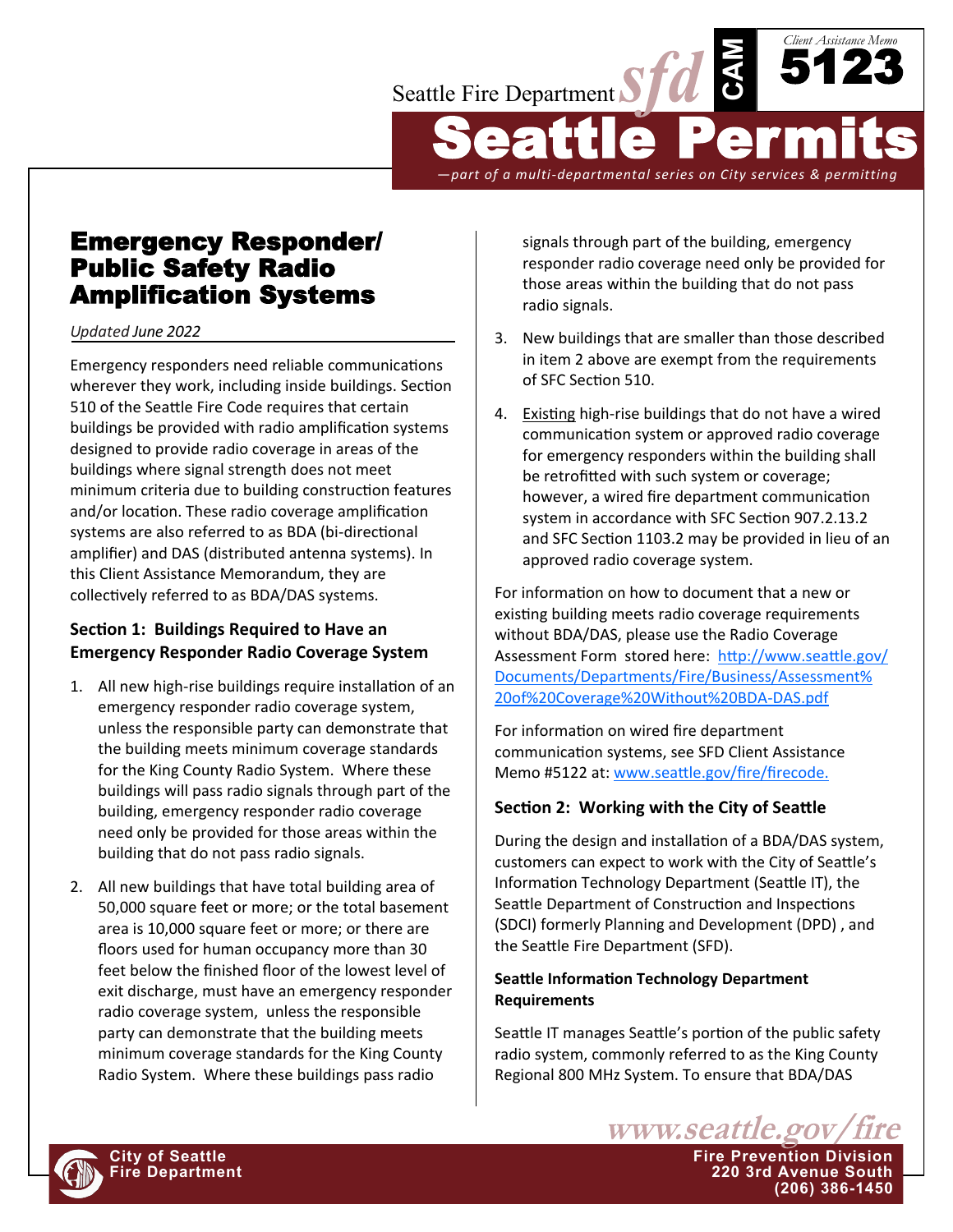systems do not cause any harmful interference to the public safety radio system, building owners or their designees will be required to provide specific information about their BDA/DAS system and to coordinate system turn-up with Seattle IT. Building owners or their designees can request authorization using the "Request for Authorization: BDA/DAS Installation for In-Building Public Safety Radio System Coverage" form, which is available on the SFD website: [http://www.seattle.gov/Documents/](http://www.seattle.gov/Documents/Departments/Fire/Business/BDA_DAS_Installation_Authorization_Request.pdf) [Departments/Fire/Business/BDA](http://www.seattle.gov/Documents/Departments/Fire/Business/BDA_DAS_Installation_Authorization_Request.pdf)-

[DASInstallationAuthorizationRequest.pdf.](http://www.seattle.gov/Documents/Departments/Fire/Business/BDA_DAS_Installation_Authorization_Request.pdf) Customers should complete items 1-19 on the form. Seattle IT will then complete items 20-24 and provide the information to the customer including the list of frequencies needed for the BDA/DAS system. Note that all BDA/DAS systems in Seattle are required to use a fully channelized Federal Communications Commission (FCC) Class A bi-directional amplifier unless a waiver is provided by Seattle IT and a non-channelized option is approved. Waivers are not routinely granted.

After the BDA/DAS system design firm, installing contractor, or other responsible party has completed installation of the BDA/DAS system, the building owner or designee must notify Seattle IT prior to turning on or activating the BDA/DAS system. Notification should be sent to Seattle IT by email at least five business days prior to the BDA/DAS system being activated for coverage testing. "Request for Authorization: BDA/DAS Installation" forms, notifications and other communication with Seattle IT related to BDA/DAS systems should be directed to [BDA@seattle.gov.](mailto:BDA@seattle.gov)

Coordination with the Seattle IT Communication Shop is required before a new BDA/DAS system is turned on for the first time. A technician will typically monitor inbound radio system noise and signal levels at the donor radio site during this process. Customers should call the Communications Shop at (206) 386-1213 at least one week prior to initial system activation in order to coordinate this activity.

The Seattle IT Communications Shop can provide a small quantity of radios for post-installation testing. These are loaned out to qualified entities for one to two days of system testing prior to final SFD inspection. Requests to use these radios should be directed to the technician group. Please call (206) 386-1213 to reserve radios for testing.

The building owner or designee must send all final system

documentation, including the system certification letter, to Seattle IT upon successful completion of coverage testing. The report shall verify compliance with SFD Section 510.5.4, and include the emergency responder radio coverage system equipment data sheets, diagram showing device locations and wiring schematic, and a copy of the electrical permit and system certification letter. Documentation should be sent to [BDA@seattle.gov.](mailto:BDA@seattle.gov)

### **Seattle Department of Construction and Inspections (SDCI) Electrical Permits**

BDA/DAS systems and associated battery or other backup power systems are required to be installed under an SDCI over the counter (OTC) electrical permit. Use the subcategory "Communications" when filling out the online permit application. For information on SDCI electrical permits, visit: [http://www.seattle.gov/sdci/](http://www.seattle.gov/sdci/permits/permits-we-issue-(a-z)/electrical-permit) [permits/permits](http://www.seattle.gov/sdci/permits/permits-we-issue-(a-z)/electrical-permit)-we-issue-(a-z)/electrical-permit

In order for SDCI to sign off on the electrical permit, a system certification letter as described in SFC Section 510.5.3.11 must be completed and made available at the project site for the SDCI inspector.

### **Seattle Fire Department Requirements**

After acceptance testing is successfully conducted by the building owner and after electrical sign-off by SDCI, SFD inspectors will conduct talk-back testing for selected areas of the building using SFD radios for verification of radio function.

To schedule an inspection, please submit an online request form to us-see [https://forms.office.com/Pages/](https://forms.office.com/Pages/ResponsePage.aspx?id=RR7meOtrCUCPmTWdi1T0G7BaEA_9gT5FsdnrHrrmzsRUN09DTEVINklSQkdURVZZRlQ4SUZSMlNYUC4u) [ResponsePage.aspx?](https://forms.office.com/Pages/ResponsePage.aspx?id=RR7meOtrCUCPmTWdi1T0G7BaEA_9gT5FsdnrHrrmzsRUN09DTEVINklSQkdURVZZRlQ4SUZSMlNYUC4u)

[id=RR7meOtrCUCPmTWdi1T0G7BaEA\\_9gT5FsdnrHrrmzs](https://forms.office.com/Pages/ResponsePage.aspx?id=RR7meOtrCUCPmTWdi1T0G7BaEA_9gT5FsdnrHrrmzsRUN09DTEVINklSQkdURVZZRlQ4SUZSMlNYUC4u) [RUN09DTEVINklSQkdURVZZRlQ4SUZSMlNYUC4u](https://forms.office.com/Pages/ResponsePage.aspx?id=RR7meOtrCUCPmTWdi1T0G7BaEA_9gT5FsdnrHrrmzsRUN09DTEVINklSQkdURVZZRlQ4SUZSMlNYUC4u)

Inspections need to be scheduled at least five working days in advance, however more notice is generally advisable given the high volume of construction inspection requests.SFD inspectors will also confirm functionality for the Seattle Police Department (SPD) radio channels, so there is no need for the customer to request separate testing from SPD.

Prior to scheduling SFD functional verification testing:

1. The building owner or designee shall submit a "Request for Authorization: BDA/DAS Installation" [form](http://www.seattle.gov/Documents/Departments/Fire/Business/BDA_DAS_Installation_Authorization_Request.pdf) to Seattle IT via email at [BDA@seattle.gov.](mailto:BDA@seattle.gov)

**LEGAL DISCLAIMER:** *This Client Assistance Memo (CAM) should not be used as a substitute for codes and regulations. Individuals are responsible for compliance with all code and rule requirements, whether or not described in this CAM.*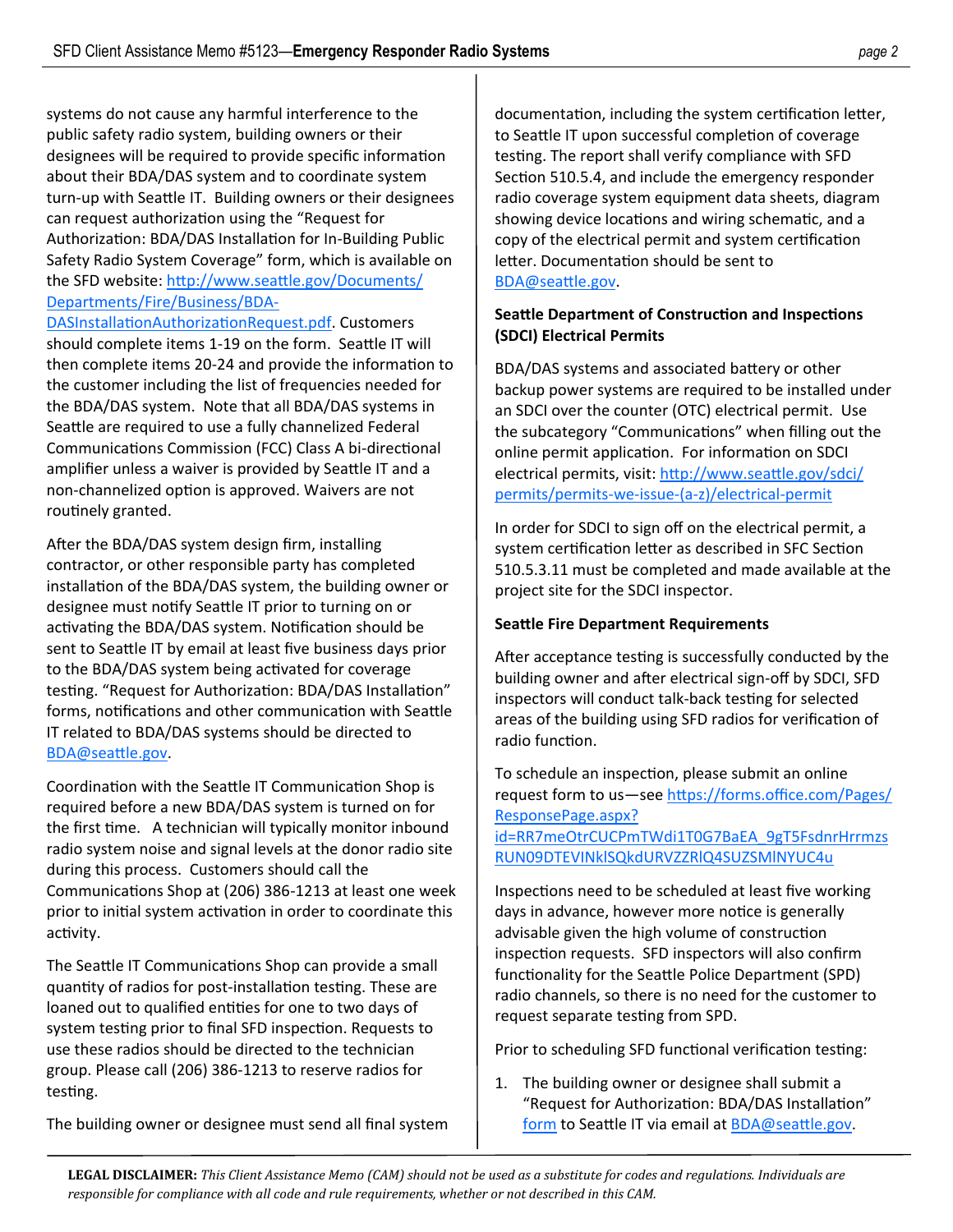- 2. Seattle IT shall provide frequency and other information to the building owner or designee. The BDA/DAS installation contractor or other responsible party shall perform and certify results of acceptance testing to verify proper performance of the system. System information and acceptance test results as described below, along with the certification letter, should be made available on site for SFD and SDCI and emailed to Seattle IT at [BDA@seattle.gov](mailto:BDA@seattle.gov)
- 3. The electrical permit shall be signed off by SDCI.
- 4. Commissioning test results shall be entered into SFD's website<thecomplianceengine.com> after the turn up appointment with Seattle IT and at least 24 hours prior to the SFD inspection. For more information please see: [https://www.seattle.gov/fire/business](https://www.seattle.gov/fire/business-services/systems-testing#bdadasemergencyradiocommunications)[services/systems](https://www.seattle.gov/fire/business-services/systems-testing#bdadasemergencyradiocommunications)[testing#bdadasemergencyradiocommunications](https://www.seattle.gov/fire/business-services/systems-testing#bdadasemergencyradiocommunications)

Customers should ensure the following information is available on site for use by the SFD inspector:

- 1. A copy of the "Request for Authorization: BDA/DAS Installation" [form](http://www.seattle.gov/Documents/Departments/Fire/Business/BDA_DAS_Installation_Authorization_Request.pdf) submitted to Seattle IT.
- 2. Locations of the BDA/DAS system control equipment, amplifiers, signal boosters, backup battery systems, and any outdoor antennas.
- 3. Diagram for each floor where coverage is provided, divided into a grid of 20 approximately equal test areas, and include pre-test received signal strengths and frequencies for each test area. Indicate all critical areas where 99% coverage is required.
- 4. Copies of manufacturer specification sheets for all BDA/DAS systems components, including amplifiers, signal boosters, antennas, coax, couplers, splitters, combiners, filters, or any other passive components proposed. Include data sheets for the backup battery and charging system (if utilized), and include calculations to ensure the backup power requirements are met.
- 5. A certification letter stating that the BDA/DAS system has been installed and tested per code and that the system is complete and fully functional.

The above information shall be present at the subject property when the SFD inspector arrives and shall be maintained at the subject property for the life of the system.

It is the responsibility of the contractor to perform all commissioning or "acceptance tests" and provide the necessary equipment for the tests. The exception is that public safety portable radios are provided by the Seattle Radio Shop. Please call 206-386-1213 about one week in advance of the test to arrange loaners.

Acceptance testing and certification requirements are enumerated in SFC Section 510.5.3.

BDA/DAS system installations, acceptance testing, and annual inspection and testing are required to be performed or supervised by personnel meeting the minimum qualifications outlined in the SFC.

The minimum qualifications of the system designer and lead acceptance test personnel shall include:

- 1. A valid FCC-issued general radio operators license; and
- 2. Certification of in-building system training issued by a nationally recognized organization, school or a certificate issued by the manufacturer of the equipment being installed.

### **Section 3: Recurring Testing and Maintenance**

BDA/DAS systems are required to be inspected and tested annually or whenever structural changes occur including additions or remodels that could materially change the original field performance tests in accordance with SFC Section 510.6.

Technicians for annual testing are required to have specific qualifications (see Section 510.6.4 of the Seattle Fire Code) and a Seattle Fire Marshal's Office certification is not required.

Annual test reports are required to be provided to the Seattle Fire Department via our vendor's website [www.thecomplianceengine.com,](http://www.thecomplianceengine.com) using the Seattlestandard system test report form. Reporting forms are incorporated in the vendor's website and available for review on the Seattle Fire Department website at [http://](http://www.seattle.gov/fire/business-services/systems-testing) [www.seattle.gov/fire/business](http://www.seattle.gov/fire/business-services/systems-testing)-services/systems-testing. Call the Seattle IT Radio Shop at 206-386-1213 to arrange to borrow portable radios for testing and to set up an appointment for signal level strength measurement.

Test reports must be uploaded by the testing company within 7 calendar days of the annual test. Reports of

**LEGAL DISCLAIMER:** *This Client Assistance Memo (CAM) should not be used as a substitute for codes and regulations. Individuals are responsible for compliance with all code and rule requirements, whether or not described in this CAM.*